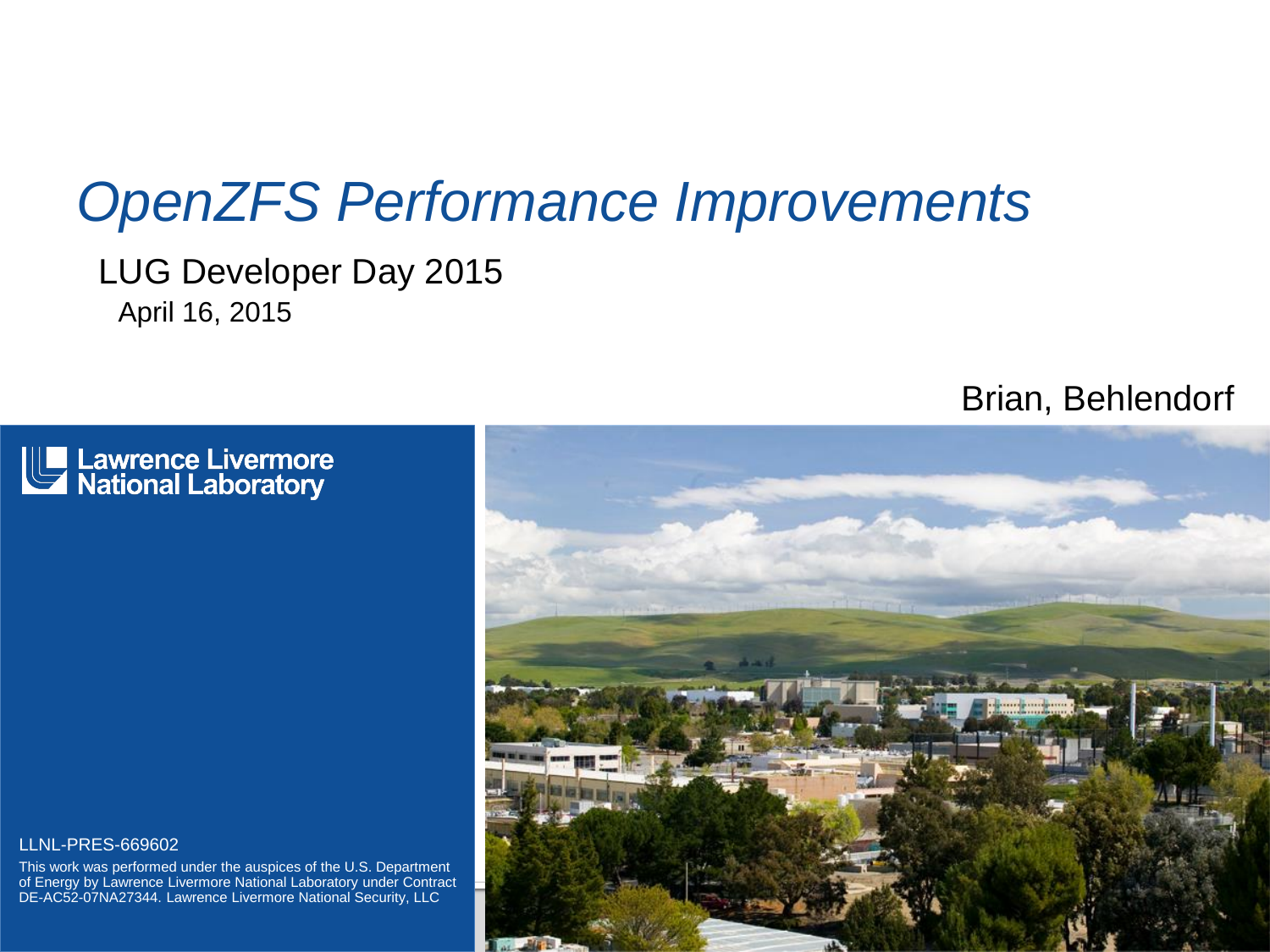### **Agenda**

- **IO Performance** 
	- Large Block Feature
- Meta Data Performance
	- Large DNode Feature
- **Planned Performance Investigations**

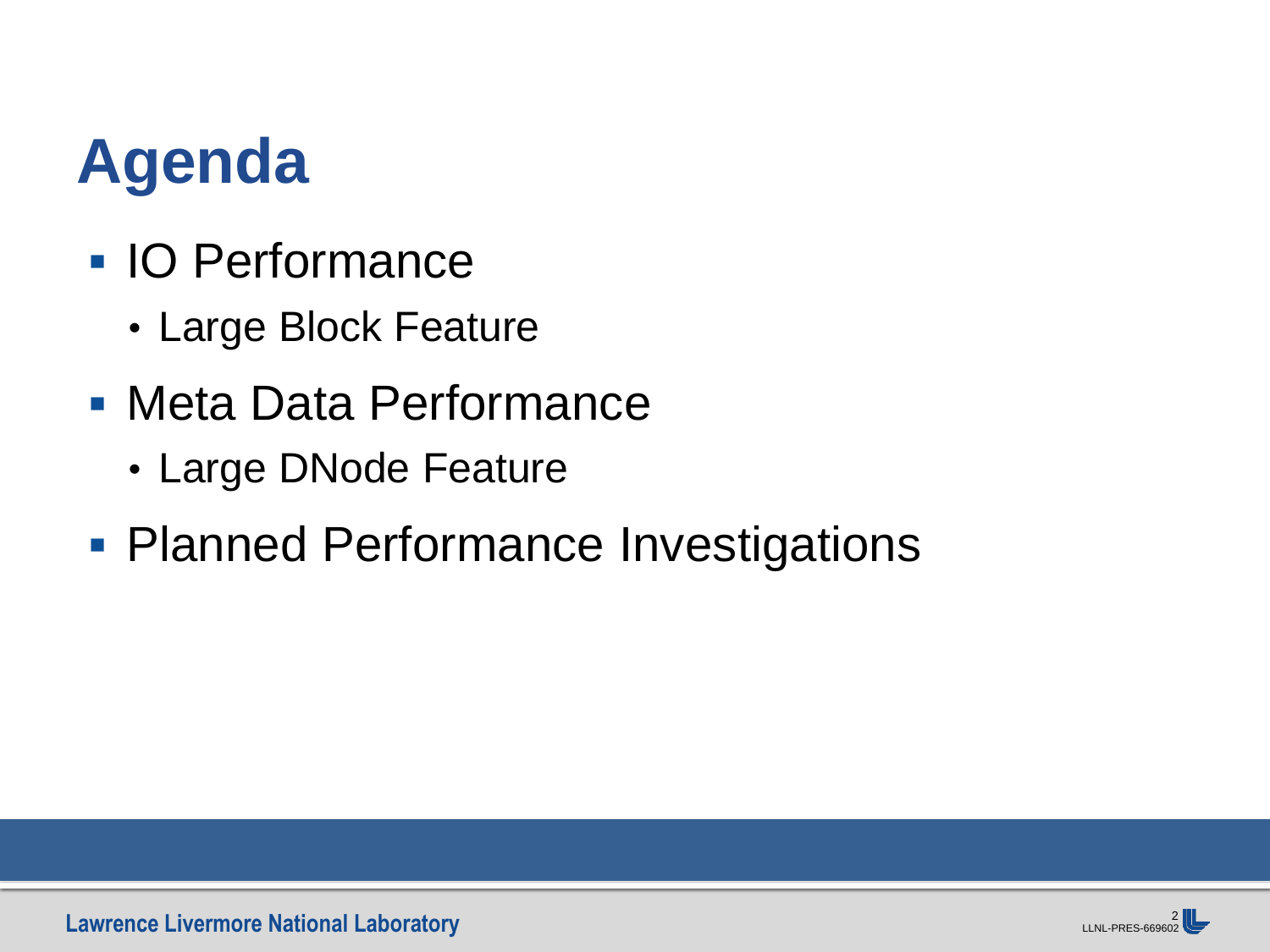### **IO Performance – Large Blocks**



### All objects in ZFS are divided in to blocks

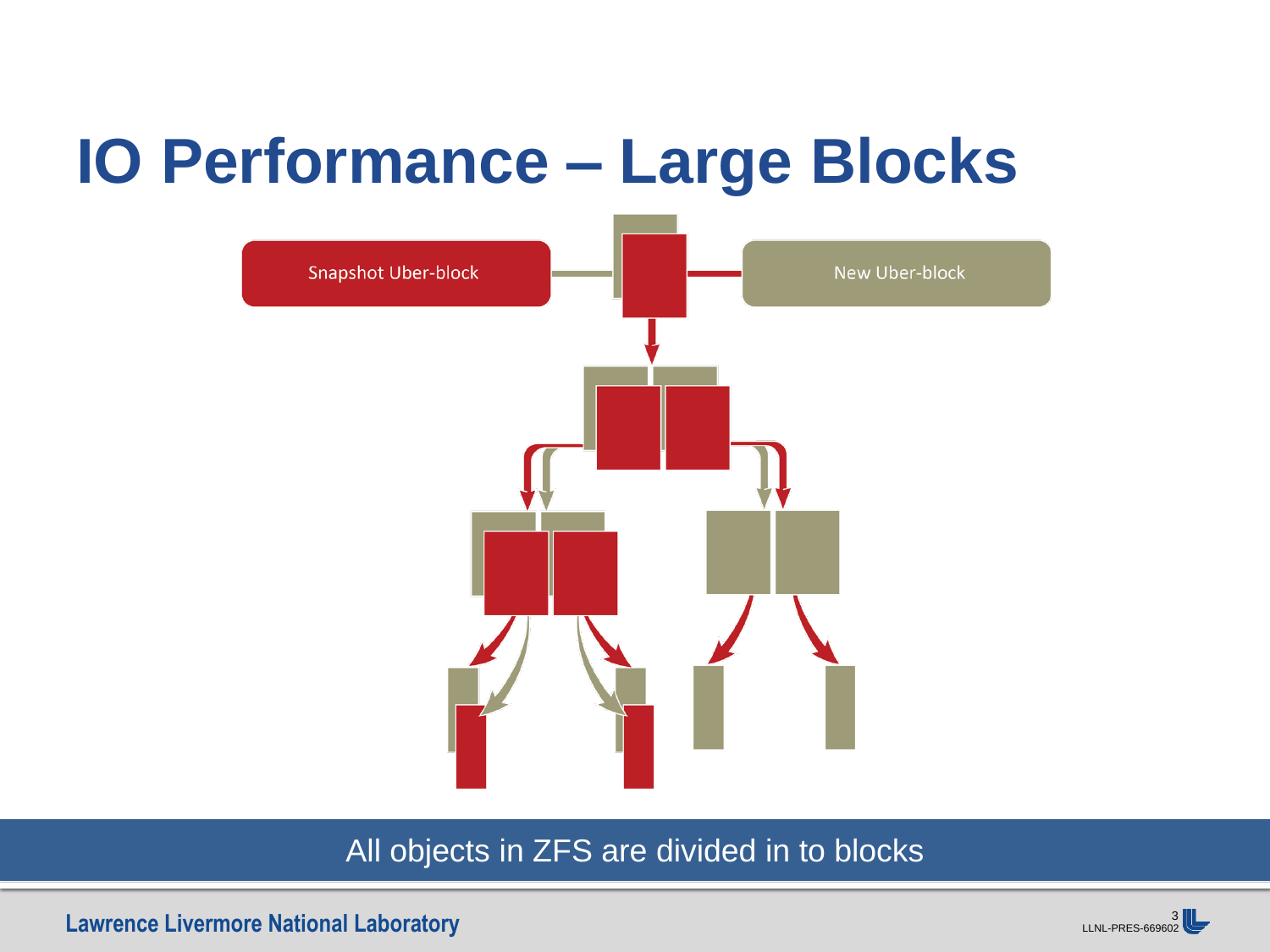# **Virtual Devices (VDEVs)**



Where blocks are stored is controlled by the VDEV topology

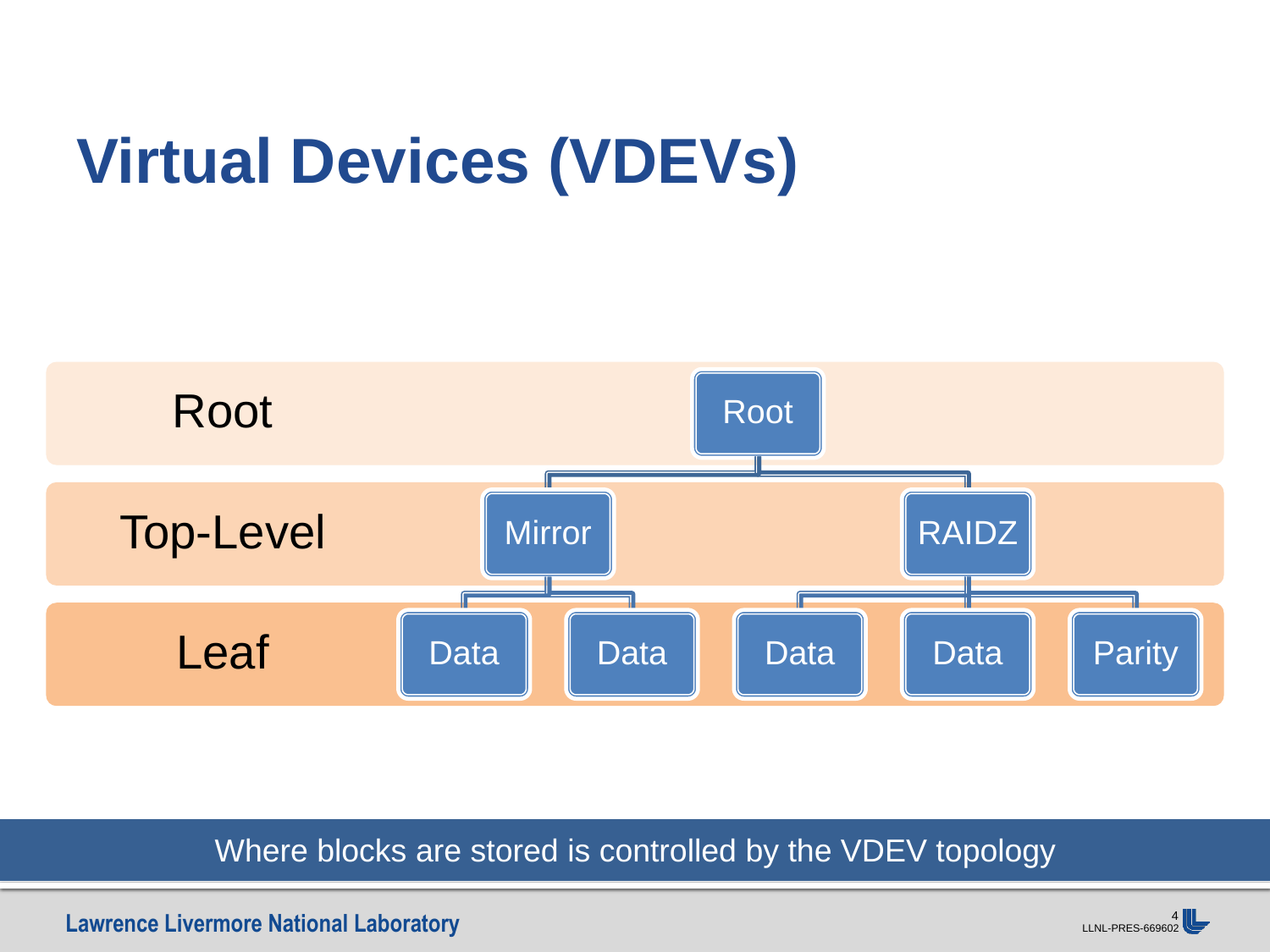## **Why is 128K the Max Block Size?**

- **Historical Reasons** 
	- Memory and disk capacities were smaller 10 years ago
	- 128K blocks were enough to saturate the hardware
- Good for a wide variety of workloads
- Good for a range of configurations
- Performed well enough for most users

But times have changed and it's now limiting performance

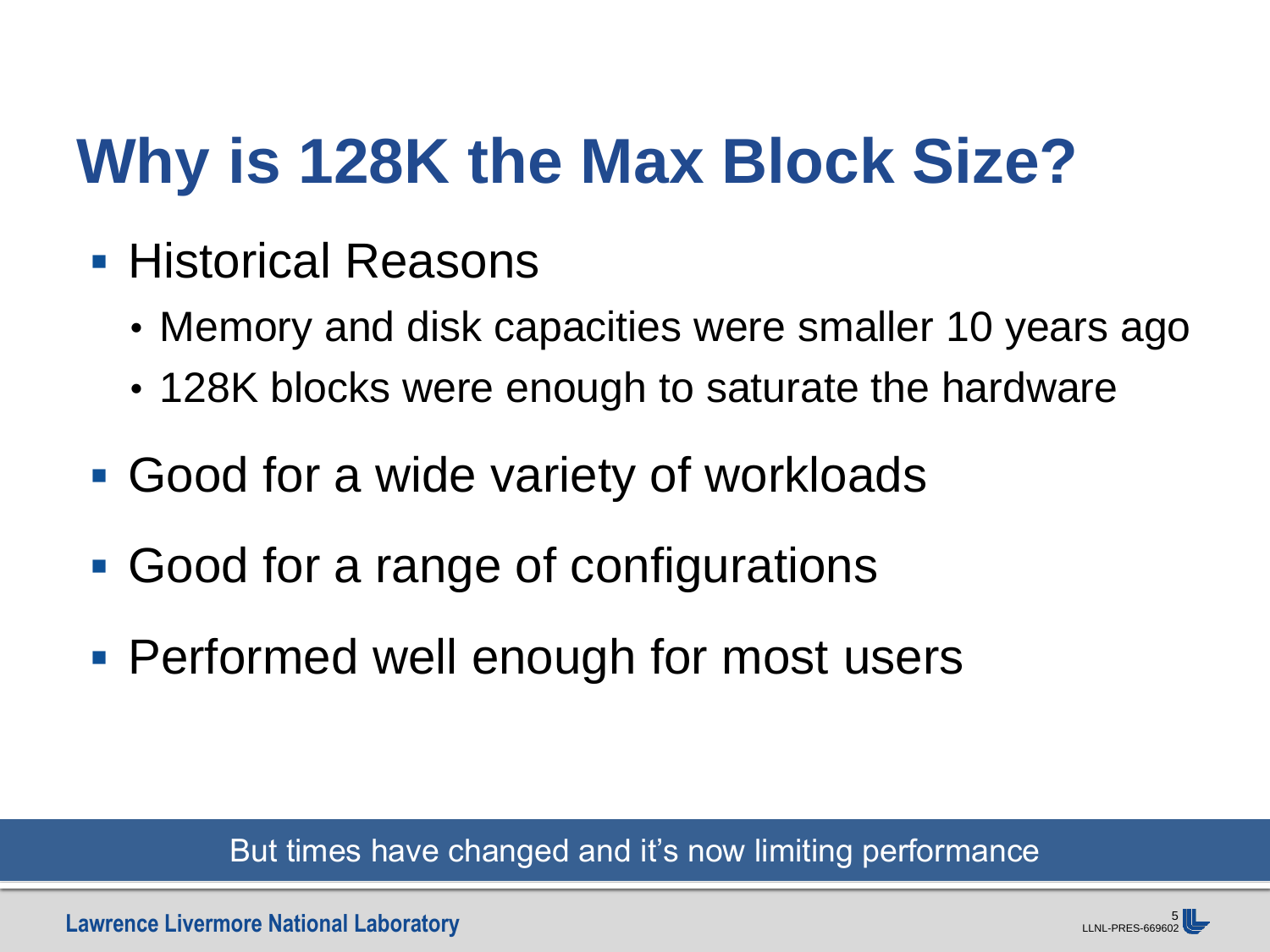### **Simulated Lustre OSS Workload**

- **fio Flexible I/O Tester** 
	- 64 Threads
	- 1M IO Size
	- 4G Files
	- Random read/write workload
- All tests run after import to ensure a cold cache
- All default ZFS tunings, except:
	- zfs\_prefetch\_disabled=1
	- zfs set recordsize={4K..1M} pool/dataset

Workload designed to benchmark a Lustre OSS

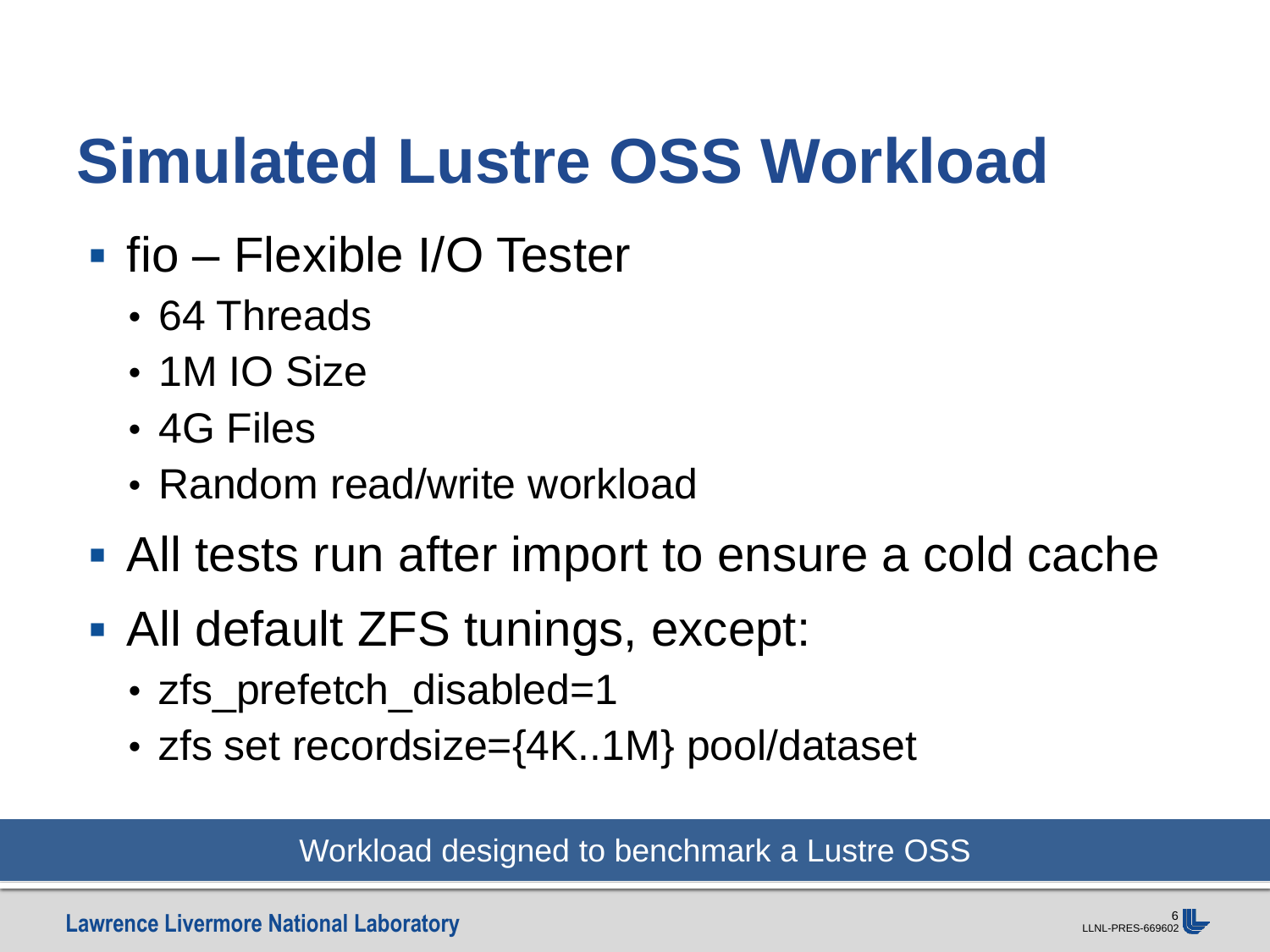### **Random 1M R/W – 2-Disk Mirror MB/s vs ZFS Block Size**



Read bandwidth increases with block size

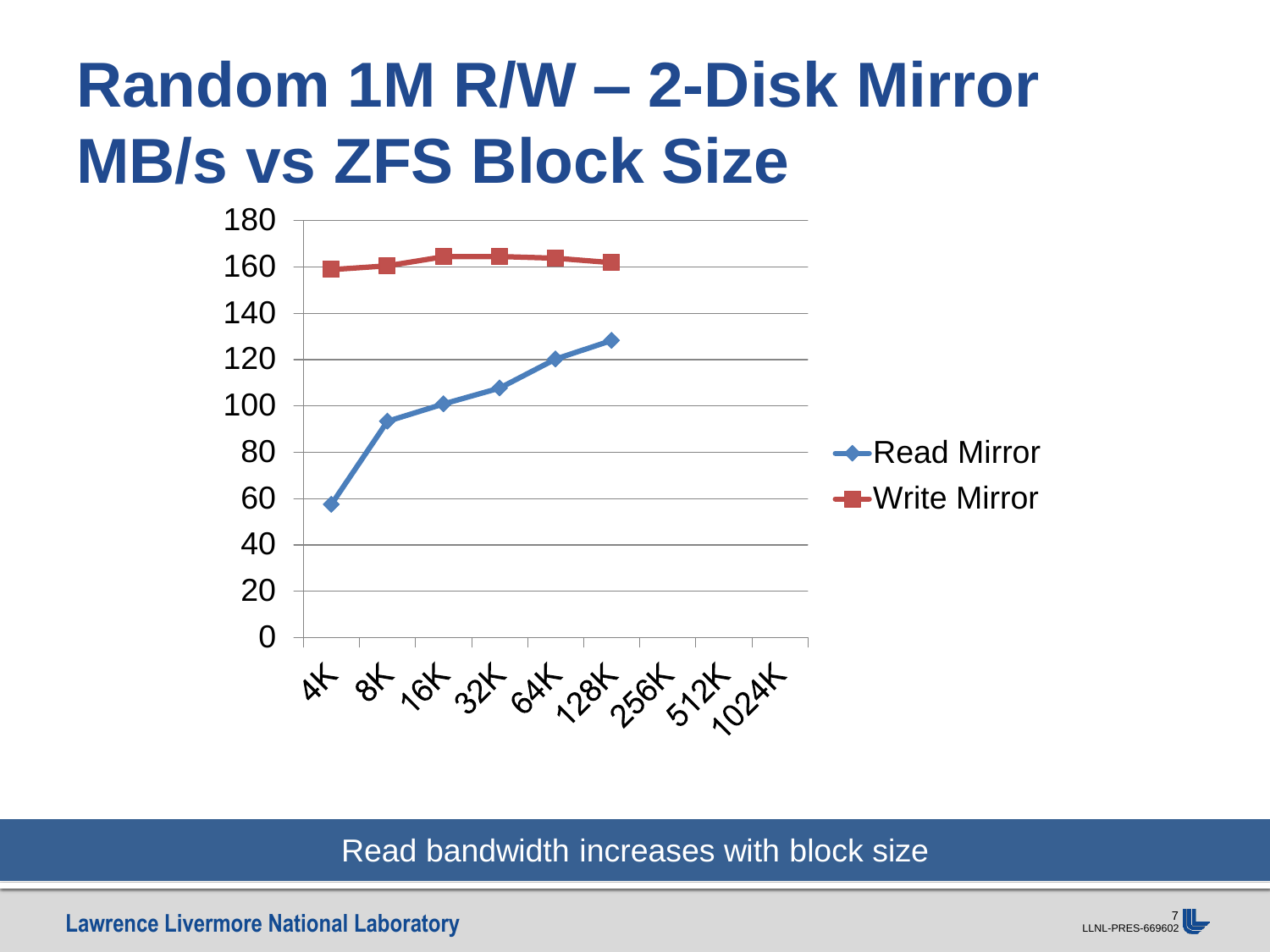### **Random 1M R/W – 10-Disk RAIDZ MB/s vs ZFS Block Size**



### Read and write bandwidth increase with block size

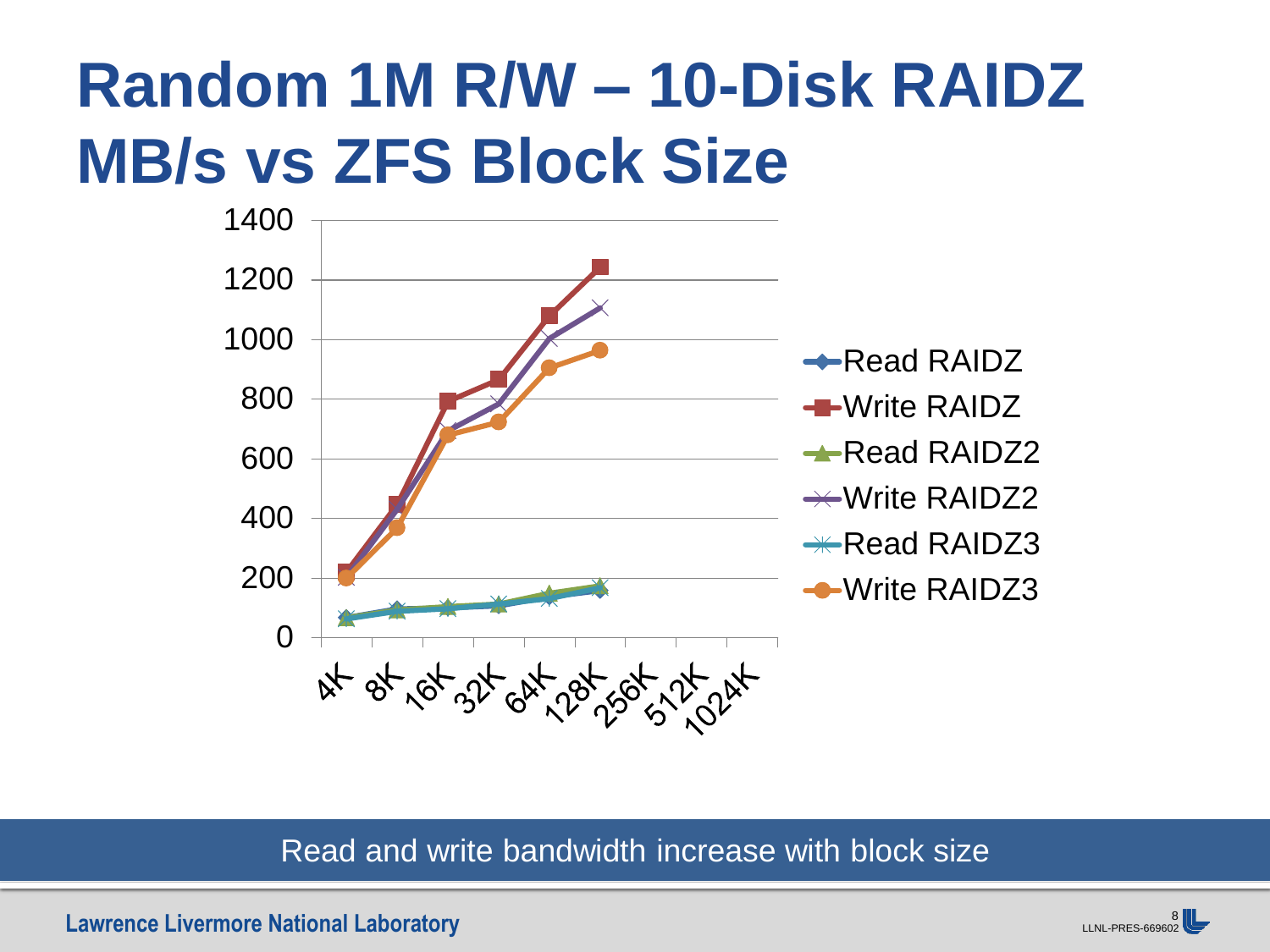### **Block Size Tradeoffs**

- **Bandwidth vs IOPs** 
	- Larger blocks better bandwidth
	- Smaller blocks better IOPs
- **ARC Memory Usage** 
	- Small and large blocks have the same fixed overhead
	- Larger blocks may result in unwanted cached data
	- Larger block are harder to allocate memory for
- **Overwrite Cost**
- Checksum Cost

### It's all about tradeoffs

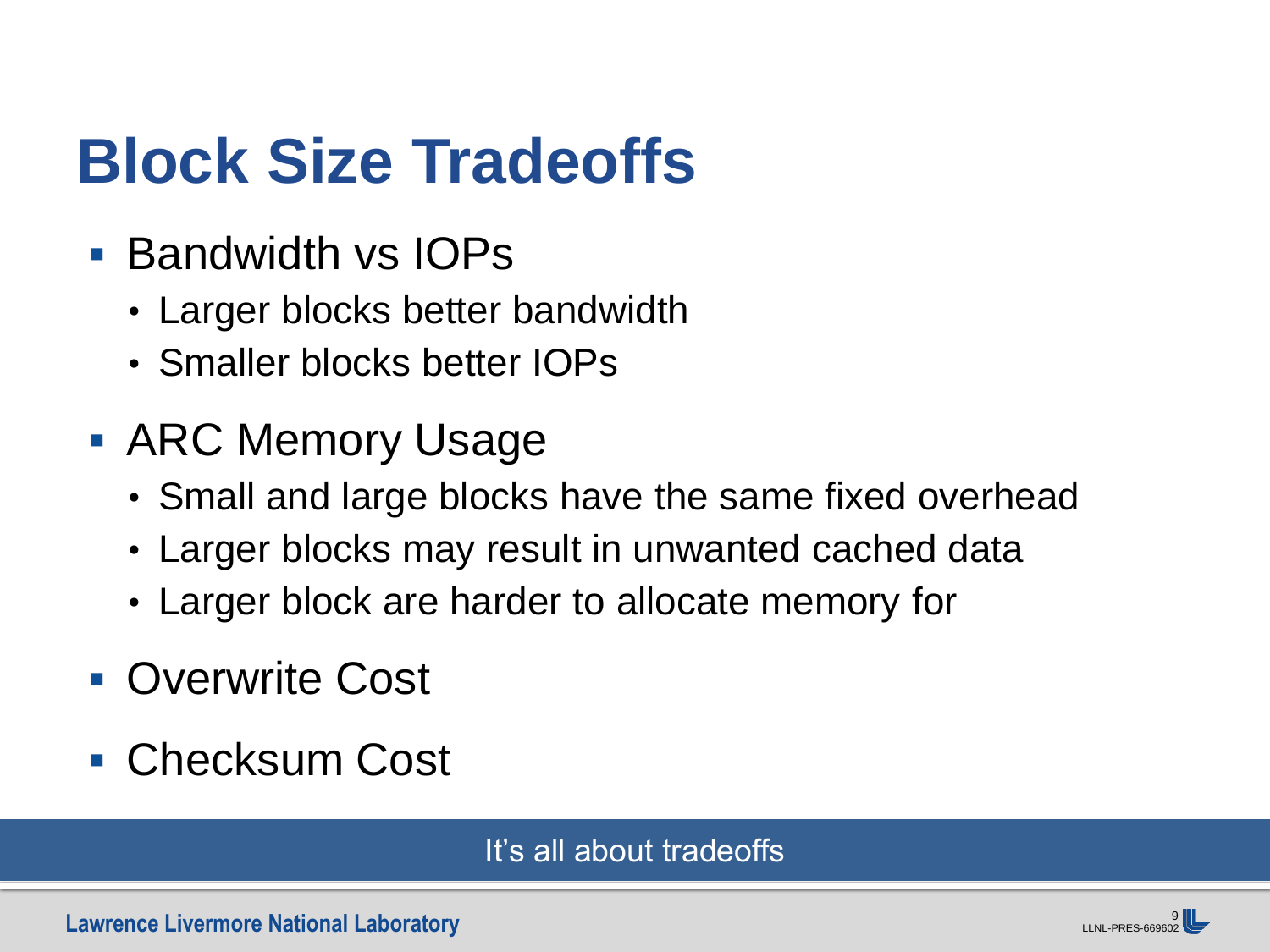### **Block Size Tradeoffs**

- Disk Fragmentation and Allocation Cost
	- Gang Blocks
- Disk Space Usage
	- Snapshots
- **Compression Ratio** 
	- Larger blocks compress better
- De-Duplication Ratio
	- Smaller blocks de-duplicate better

The "right" block size depends on your needs

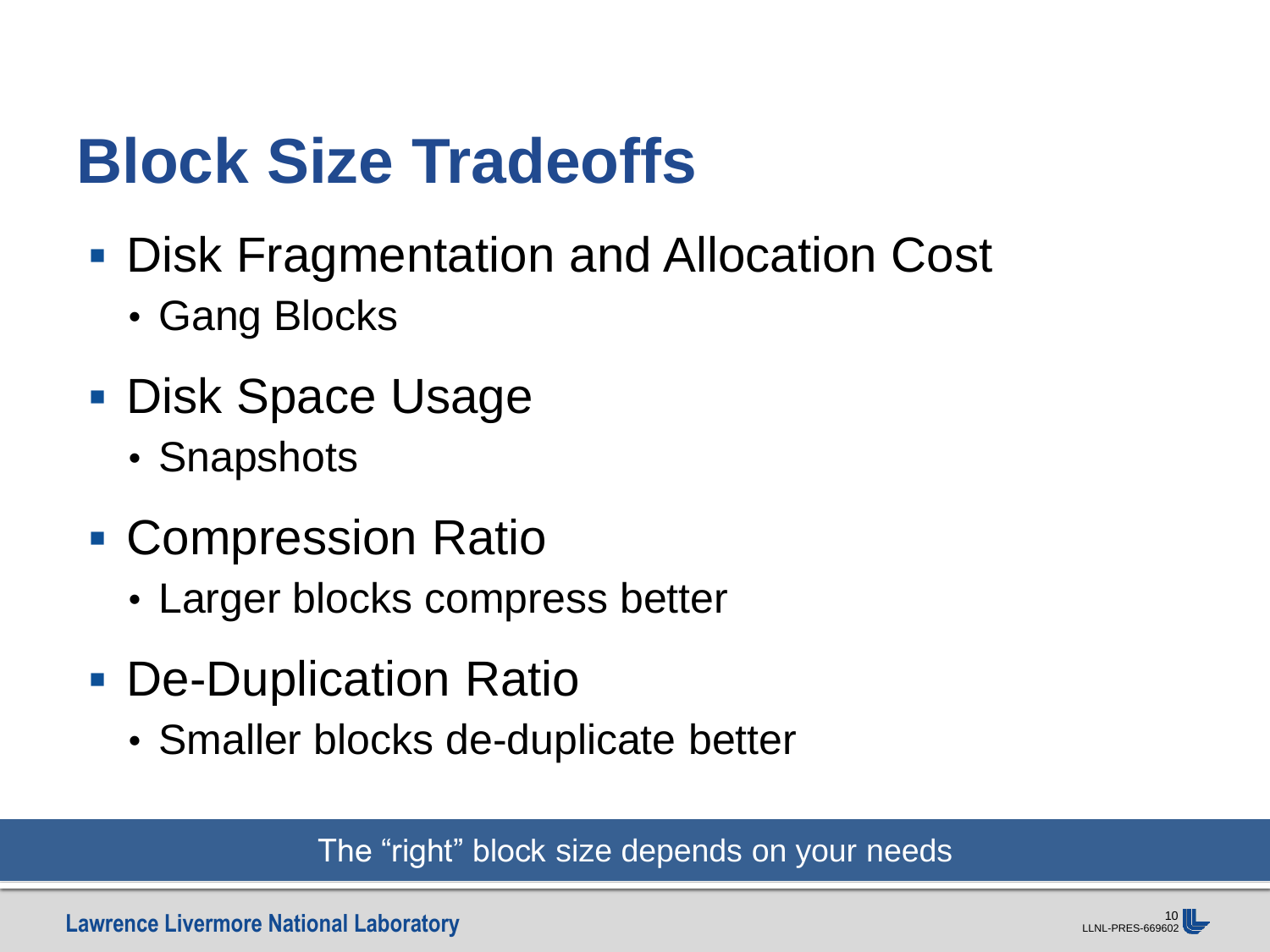### **Let's Increase the Block Size**

- **The 128K limit** 
	- Only limited by the original ZFS implementation
	- The on-disk format supports up to 16M blocks
- New "Large Block" Feature Flag
- Easy to implement for prototyping / benchmarking
- Hard to polish for real world production use
	- Cross-platform compatibility
	- 'zfs send/recv' compatibility
	- Requires many subtle changes throughout the code base

We expect bandwidth to improve...

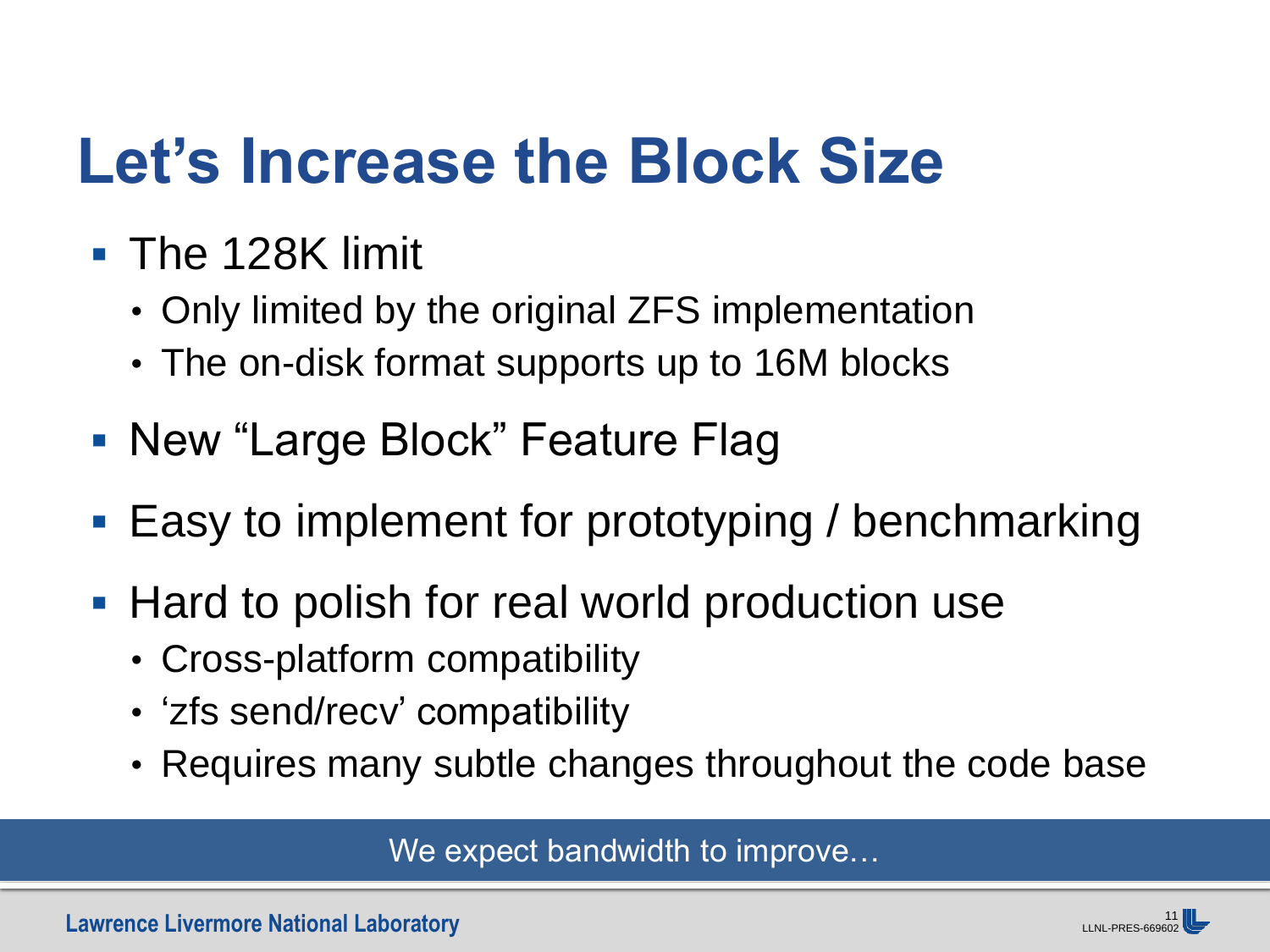### **Random 1M R/W – 2-Disk Mirror MB/s vs ZFS Block Size**



### 63% performance improvement for 1M random reads!

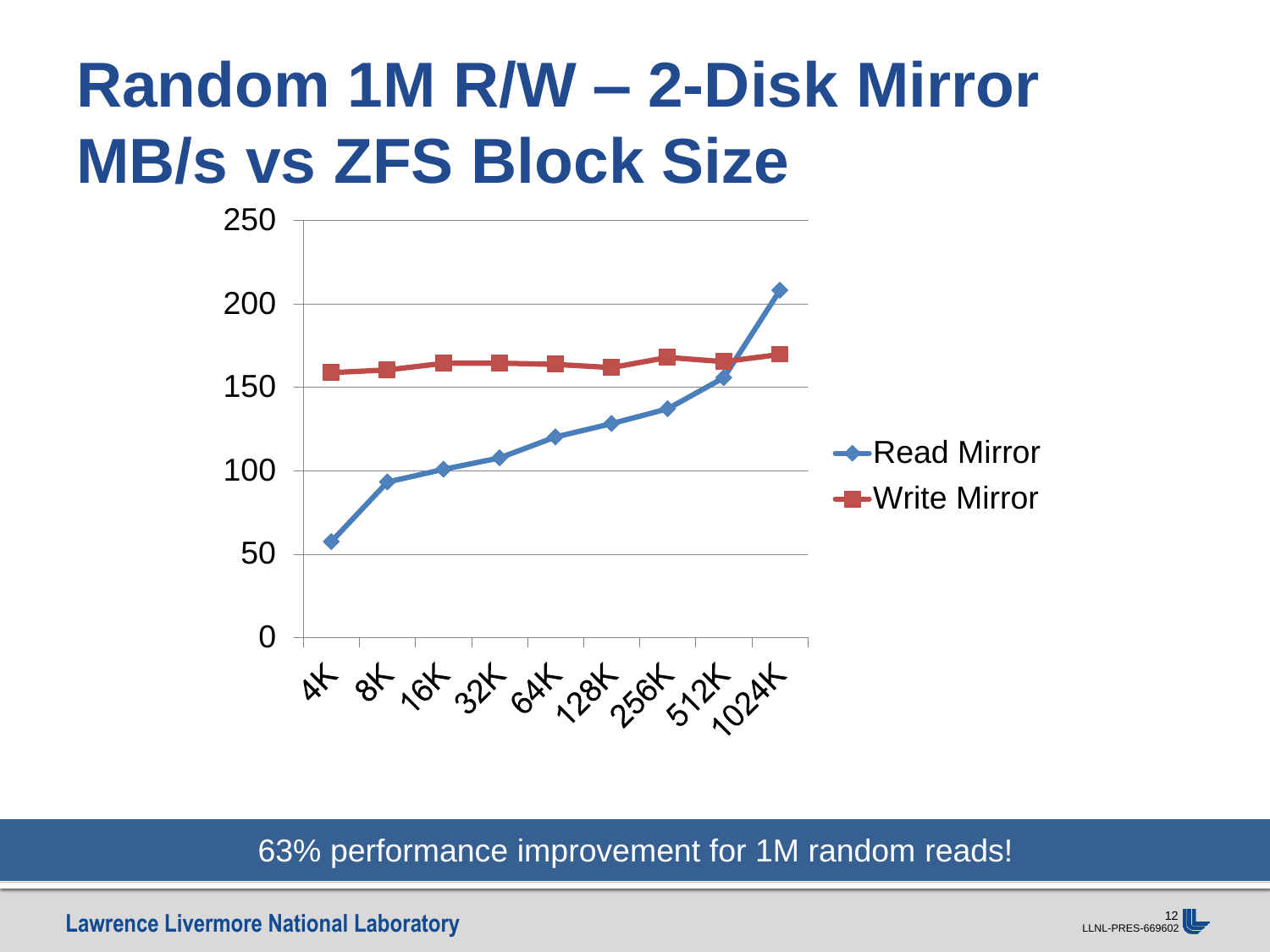### **Random 1M R/W – 10-Disk RAIDZ MB/s vs ZFS Block Size**



### 100% performance improvement for 1M random reads!

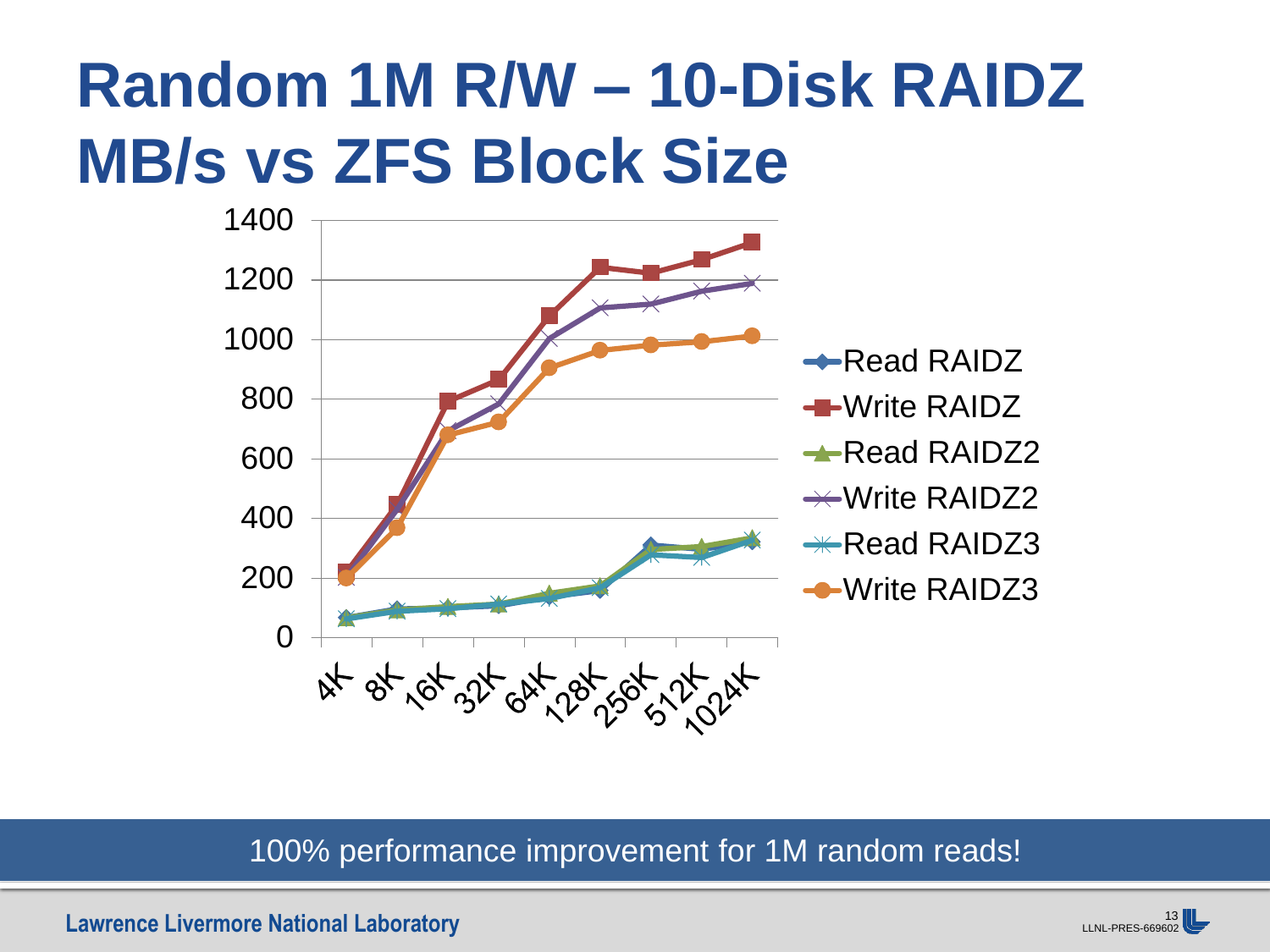### **I/O Performance Summary**

- **1M blocks can improve random read** performance by a factor of **2x** for RAIDZ
- Blocks up to 16M are possible
	- Requires ARC improvements (Issue #2129)
	- Early results show 1M blocks may be the sweet spot
	- >1M blocks may help large RAIDZ configurations
- **Planned for the next Linux OpenZFS release**
- **Large blocks already merged upstream**

Large blocks can improve performance

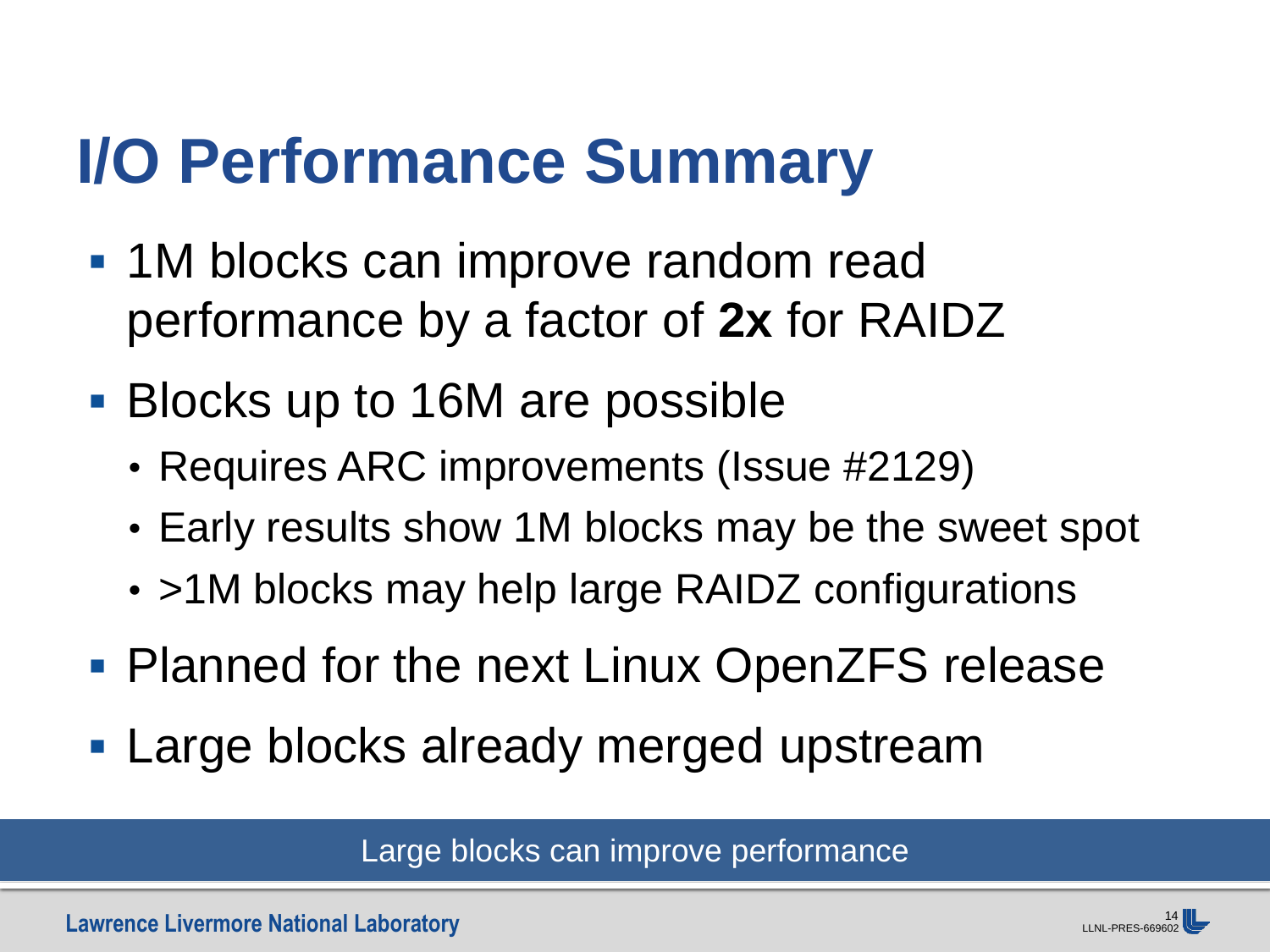## **Meta Data Performance - Large Dnodes**

**MDT** stores file striping in an extended attribute

- **Optimized for LDISKFS**
- **1K inodes with inline xattr**
- *Single IO* per xattr



Required Block **Optional Block** 

LDISKFS was optimized long long ago for Lustre

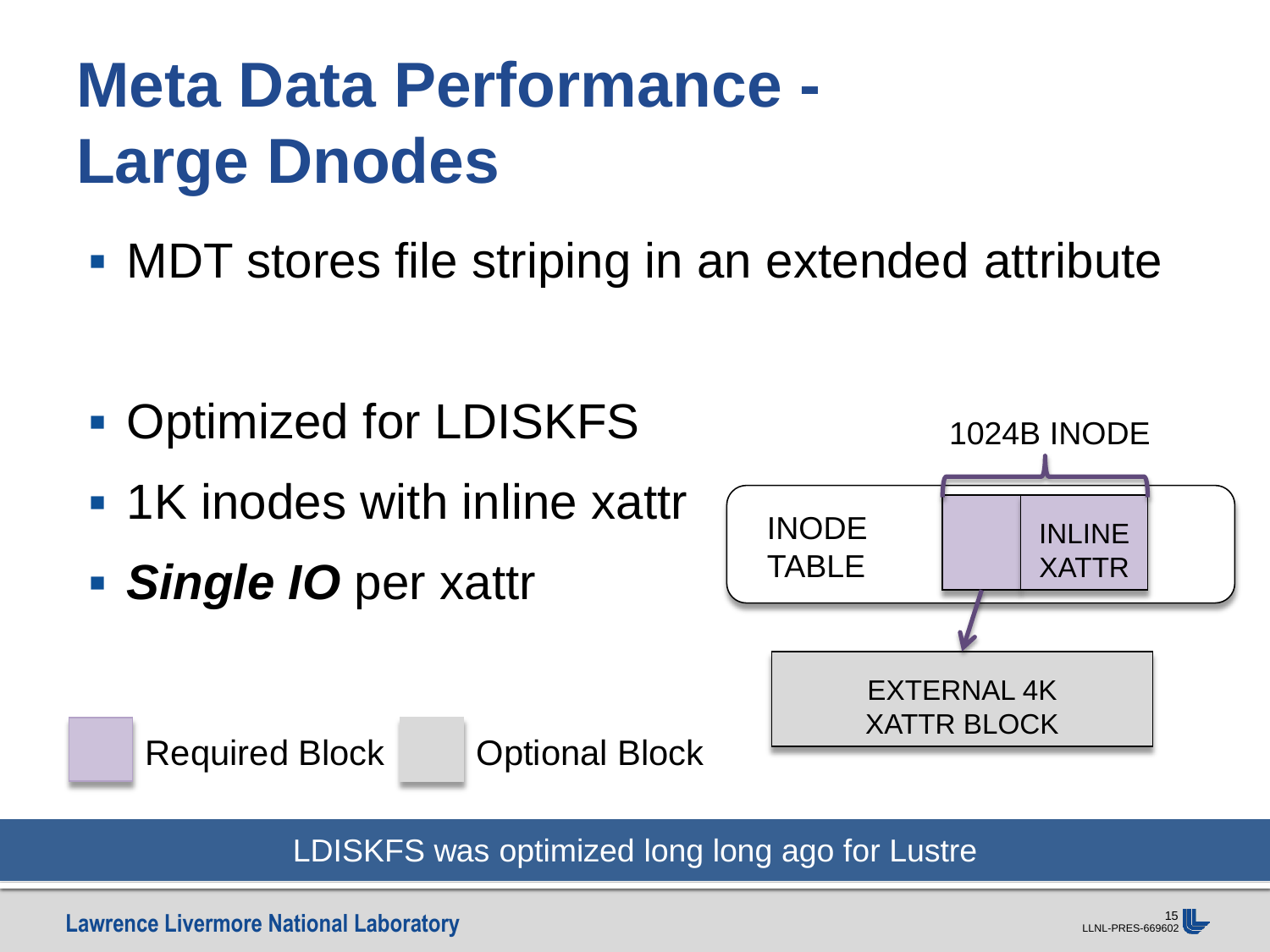## **File Forks used on illumos / FreeBSD**

- Linux "xattrs=on" property
	- Maps xattr to file forks
	- No compatibility issues
	- No limit on xattr size
	- No limit on number of xattrs
- *Three IOs* per xattr









16<br>LLNL-PRES-669602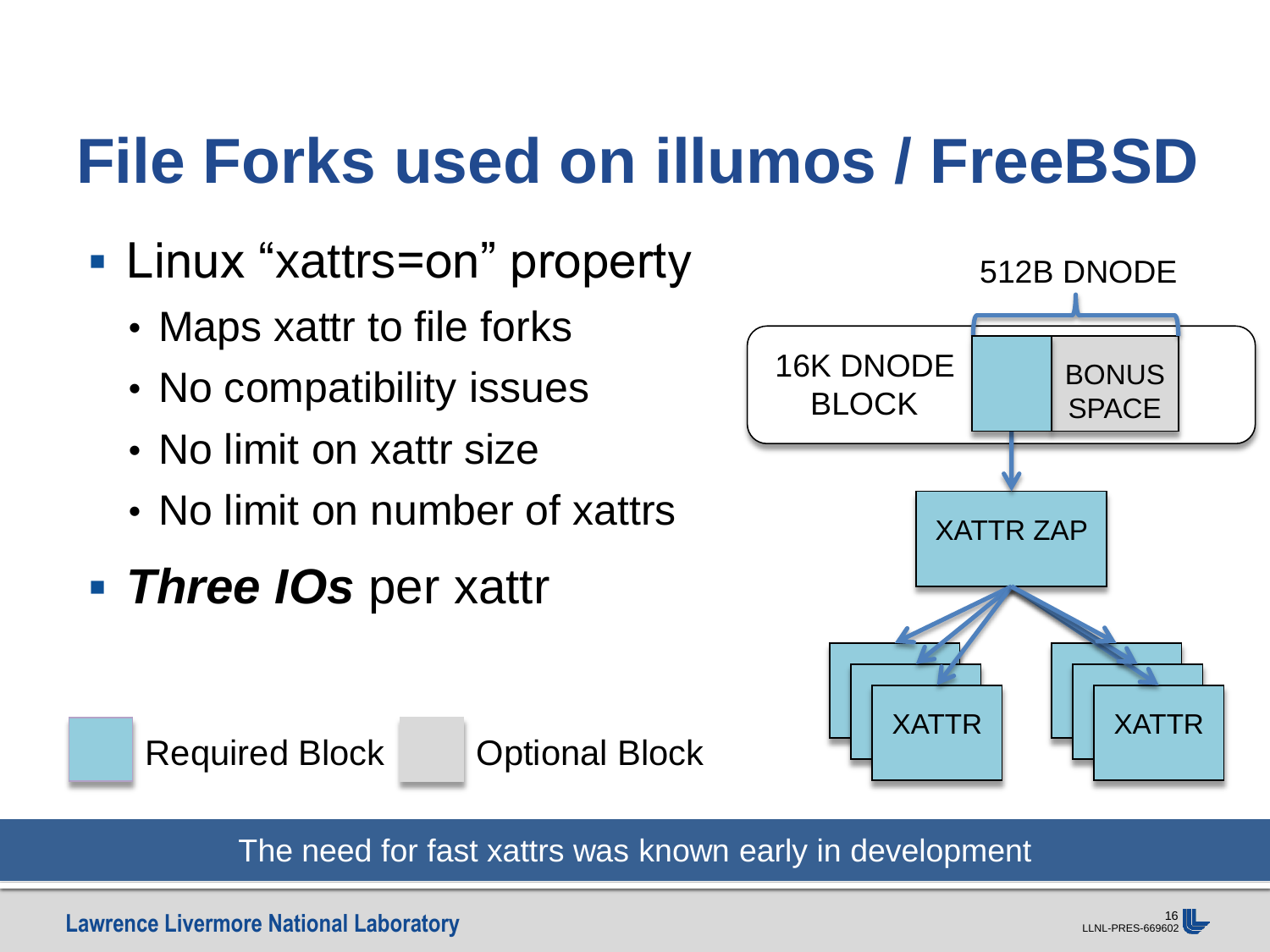### **Extended Attributes in SAs**

- Goal is to reduce I/Os
- Linux "xattrs=sa" property
	- Maps xattr to SA
	- 1 block of SAs (128K...)
- **Nuch faster**
- **Two IOs** per xattr

Required Block **Optional Block** 



The first step was to store xattrs as a system attribute (SA)

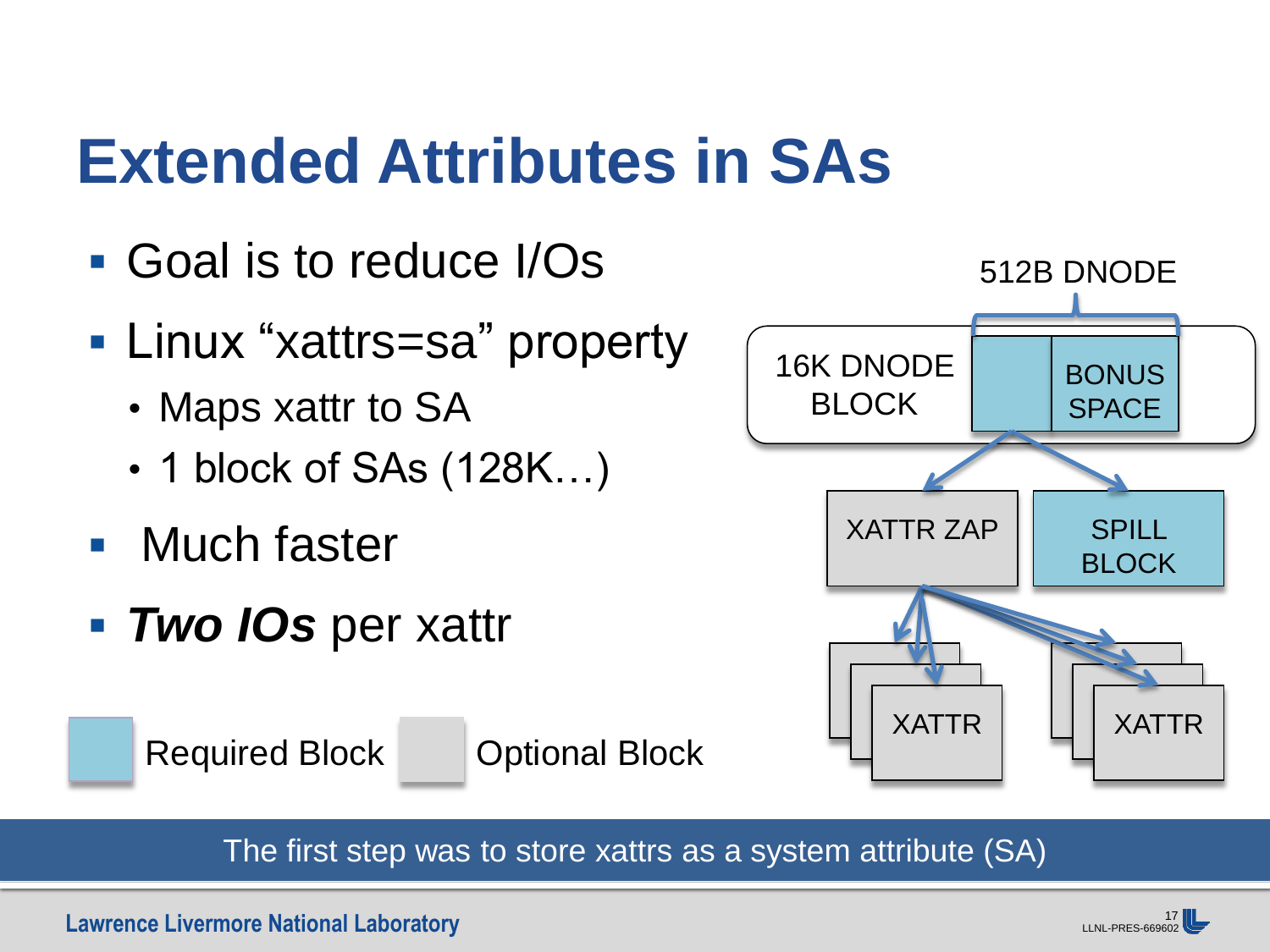

Only a single I/O is needed to read multiple dnodes with xattrs

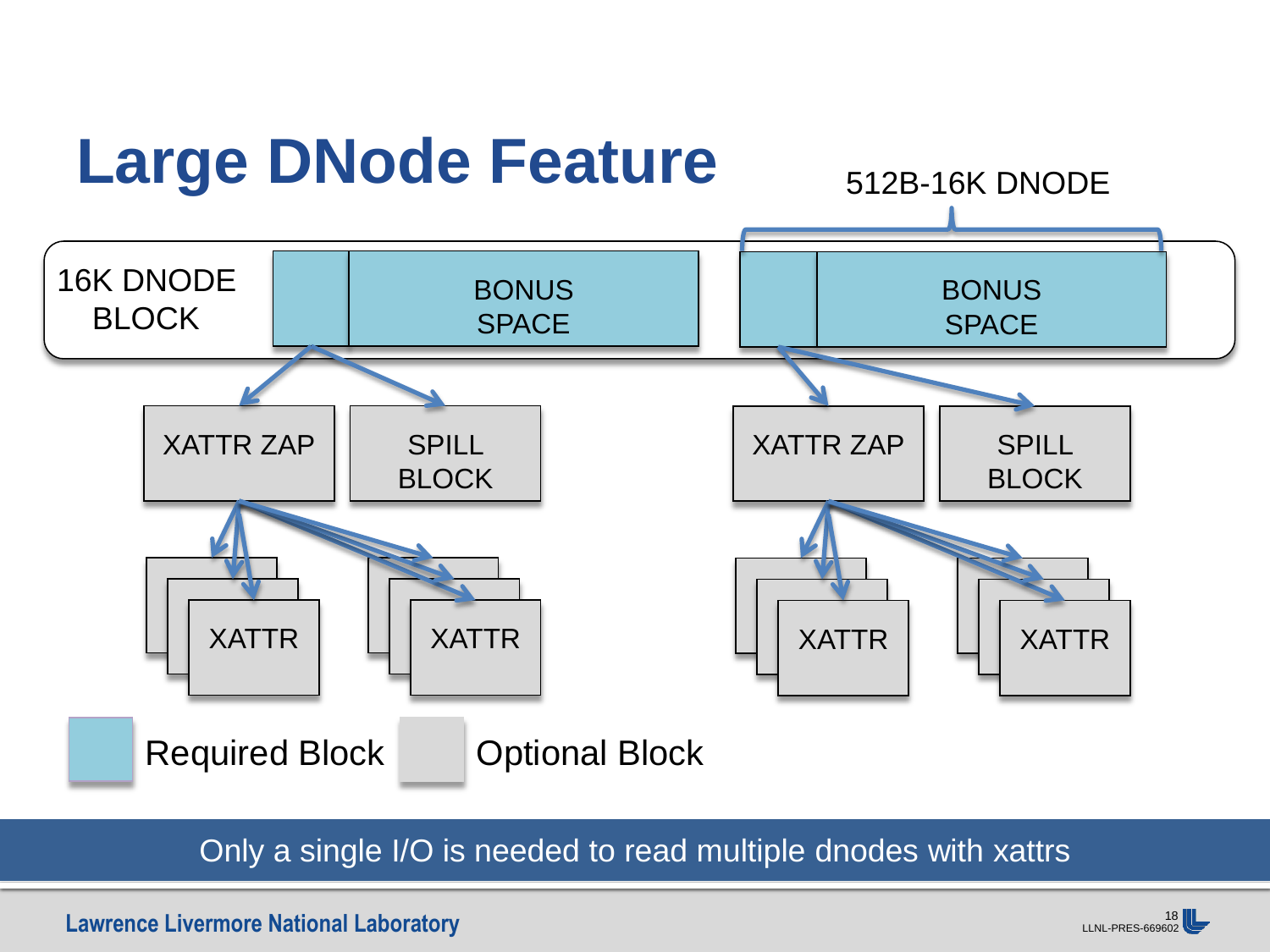### **Meta Data Workload**

- xattrtest performance and correctness test
	- <https://github.com/behlendorf/xattrtest>
	- 4096 files / process, 512 bytes xattr per file
	- 64 processes
- All tests run after import to ensure a cold cache
- 16-disk (HDD) mirror pool
- All default ZFS tunings

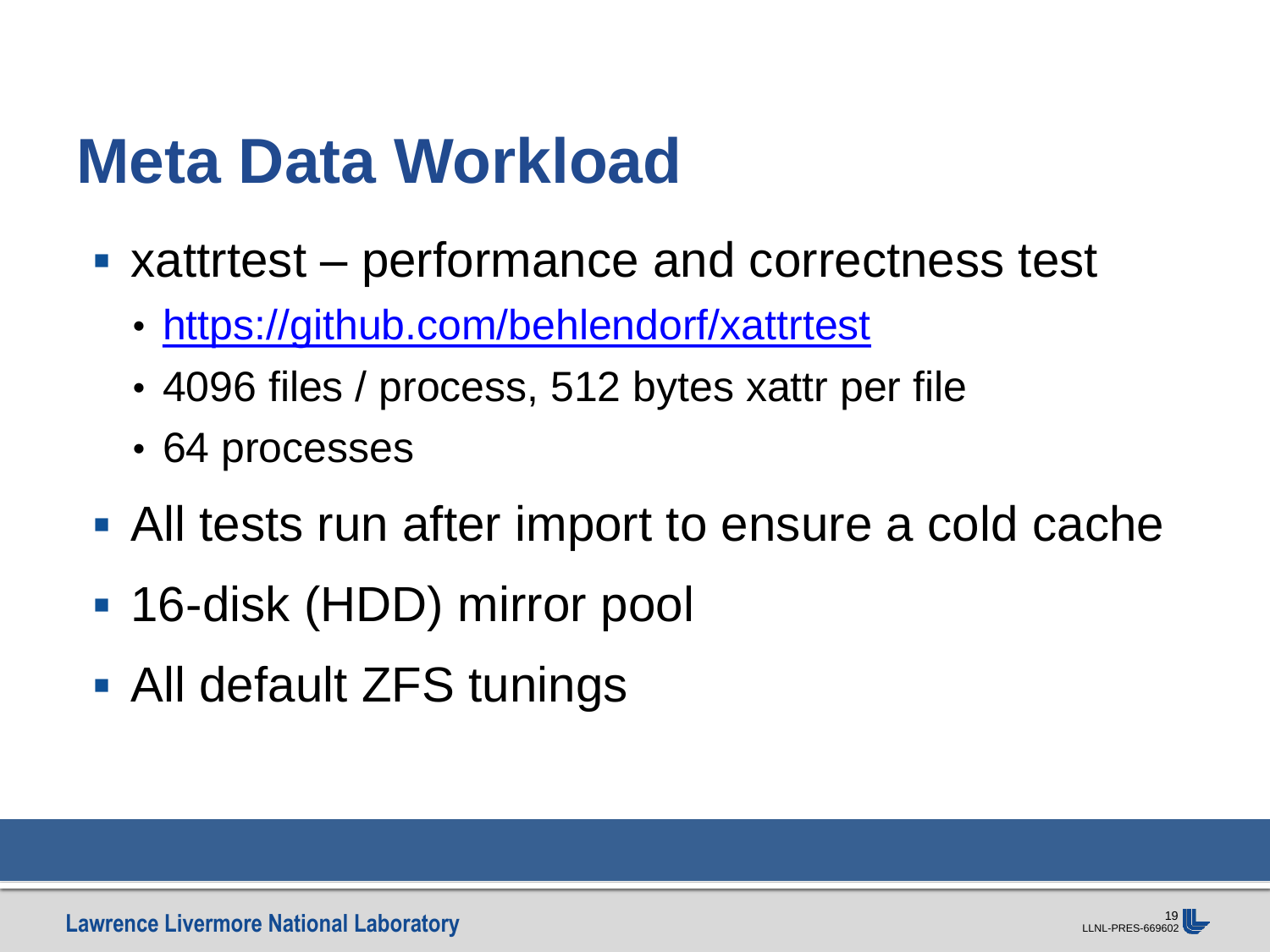### **Xattrtest Performance**



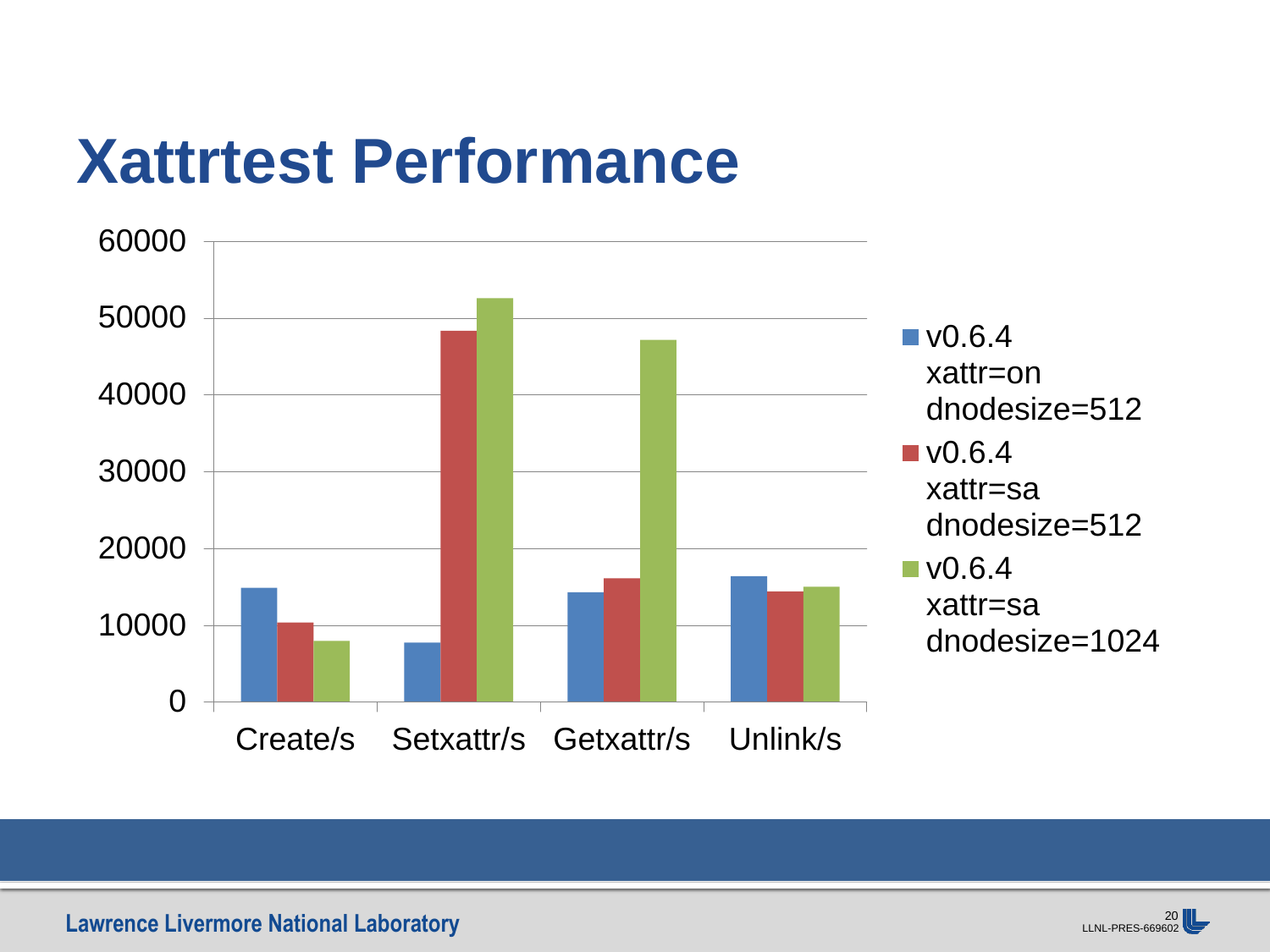## **ARC Memory Footprint**



### 16x fewer blocks reduces I/O and saves ARC memory

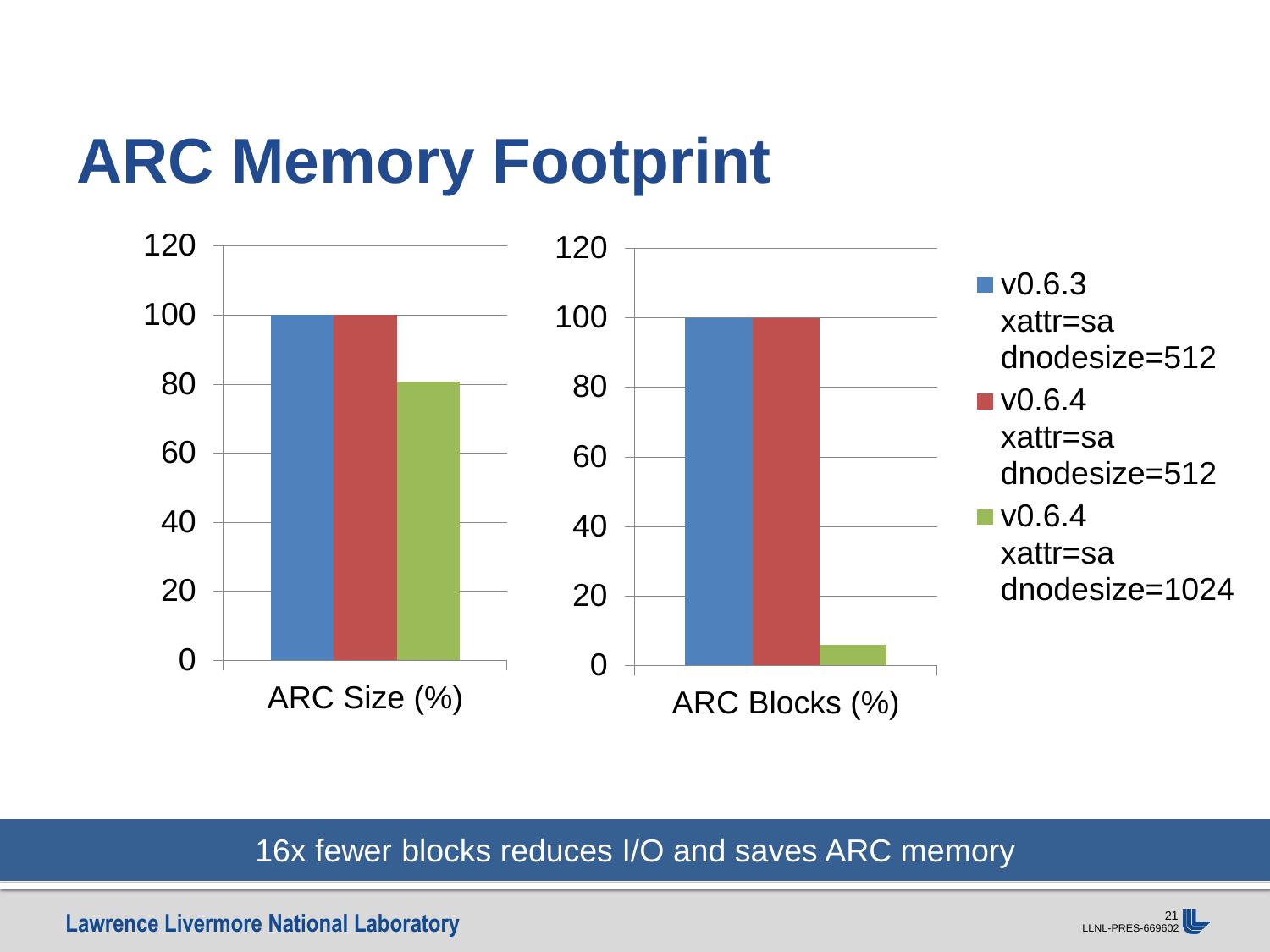### **mds\_survey.sh**



### 30% performance improvement for creates and destroys

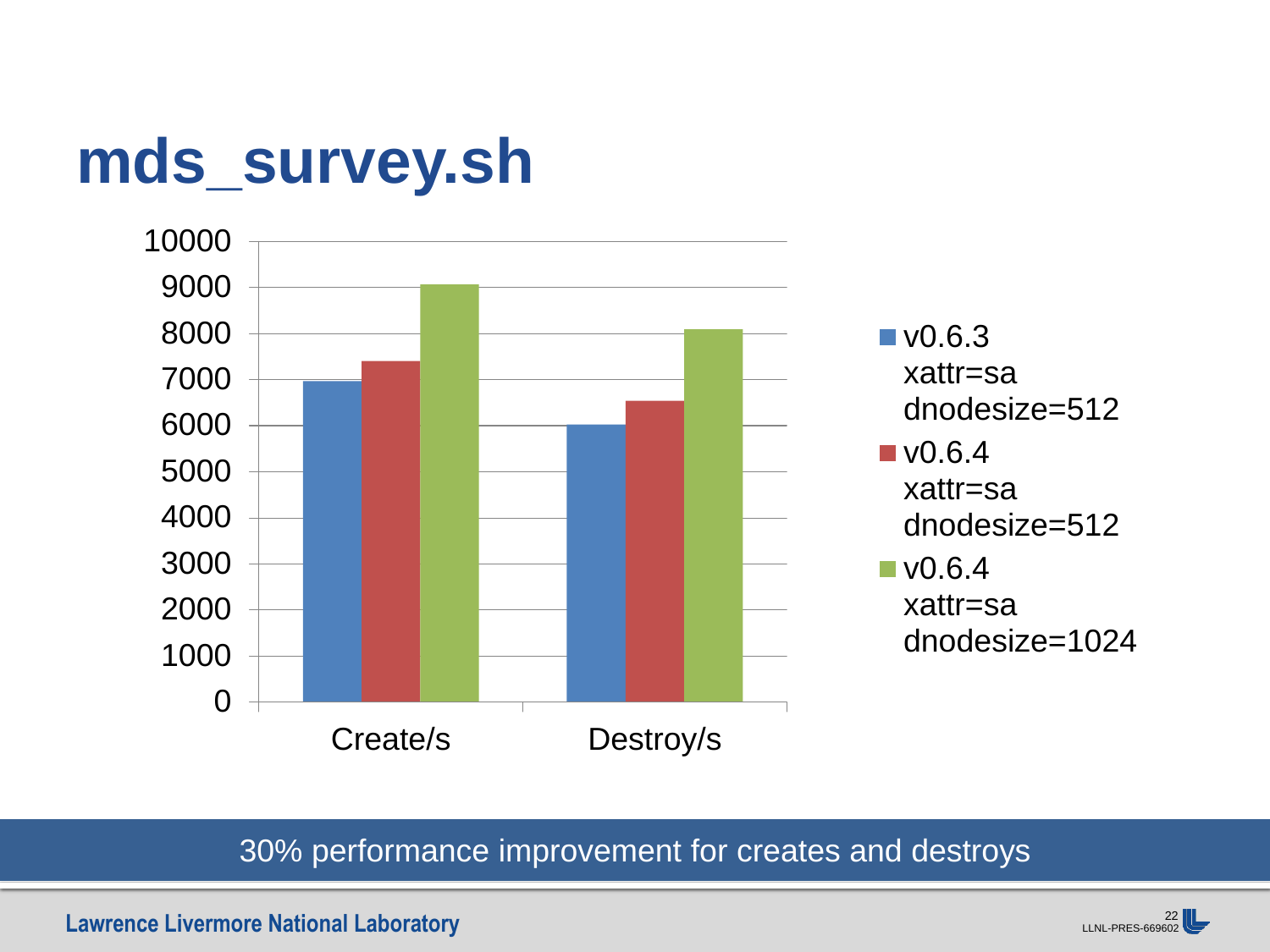## **Large DNode Performance Summary**

- **Improves performance across the board**
- Total I/O required for cold files reduced
- $\blacksquare$  ARC
	- Fewer cached blocks (no spill blocks)
	- Reduced memory usage
	- Smaller MRU/MFU results in faster memory reclaim and reduced lock contention in the ARC
- Reduces pool fragmentation

Increasing the dnode size has many benefits

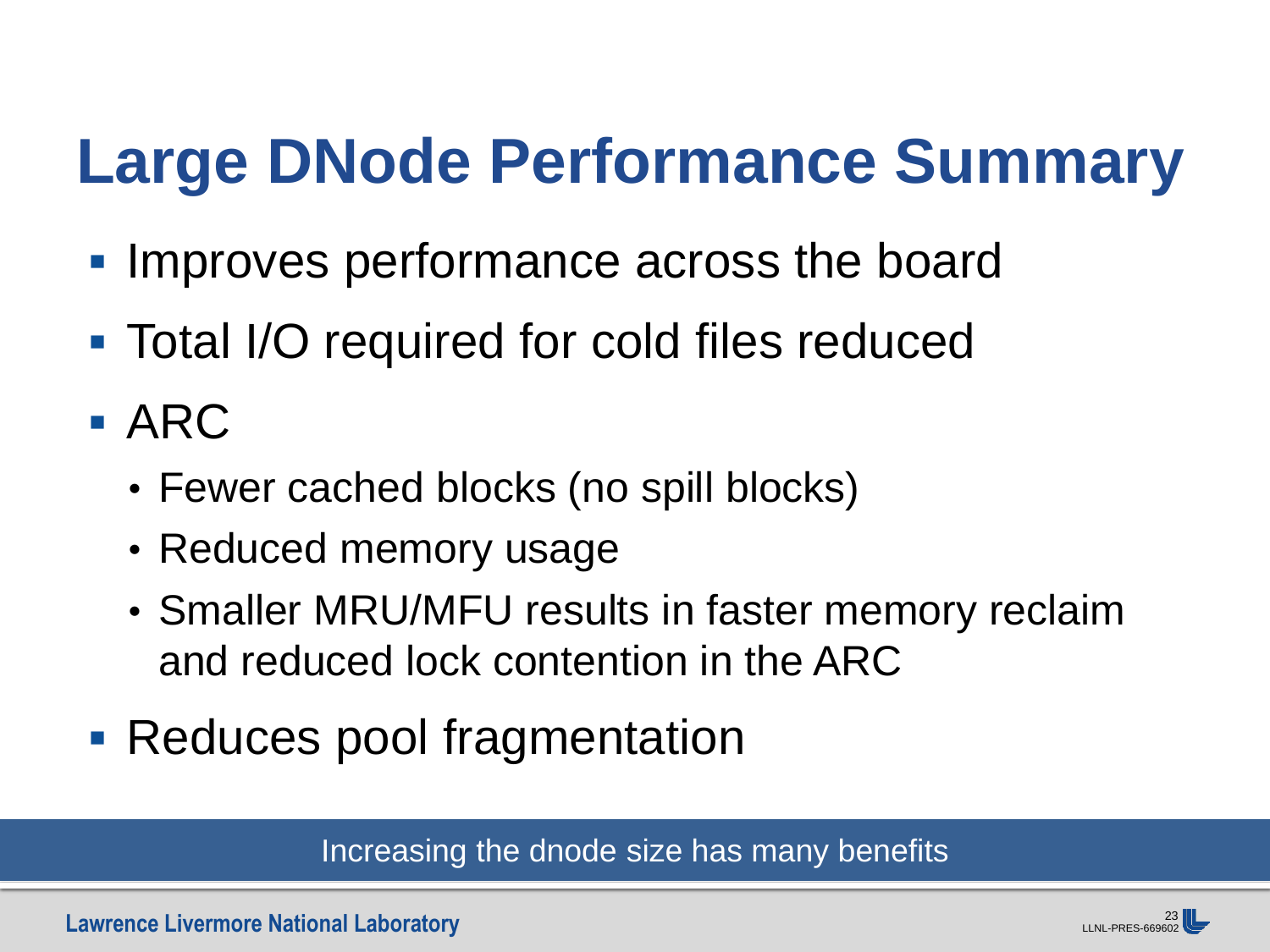## **Large DNode Work in Progress**

- Developed by Prakash Surya and Ned Bass
- Conceptually straightforward but challenging
- **Undergoing rigorous testing** 
	- ztest, zfs-stress, xattrtest, mds\_survey, ziltest
- 80% done, under active development:
	- ZFS Intent Log (ZIL) support
	- "zfs send/recv" compatibility
- Patches will be submitted for upstream review

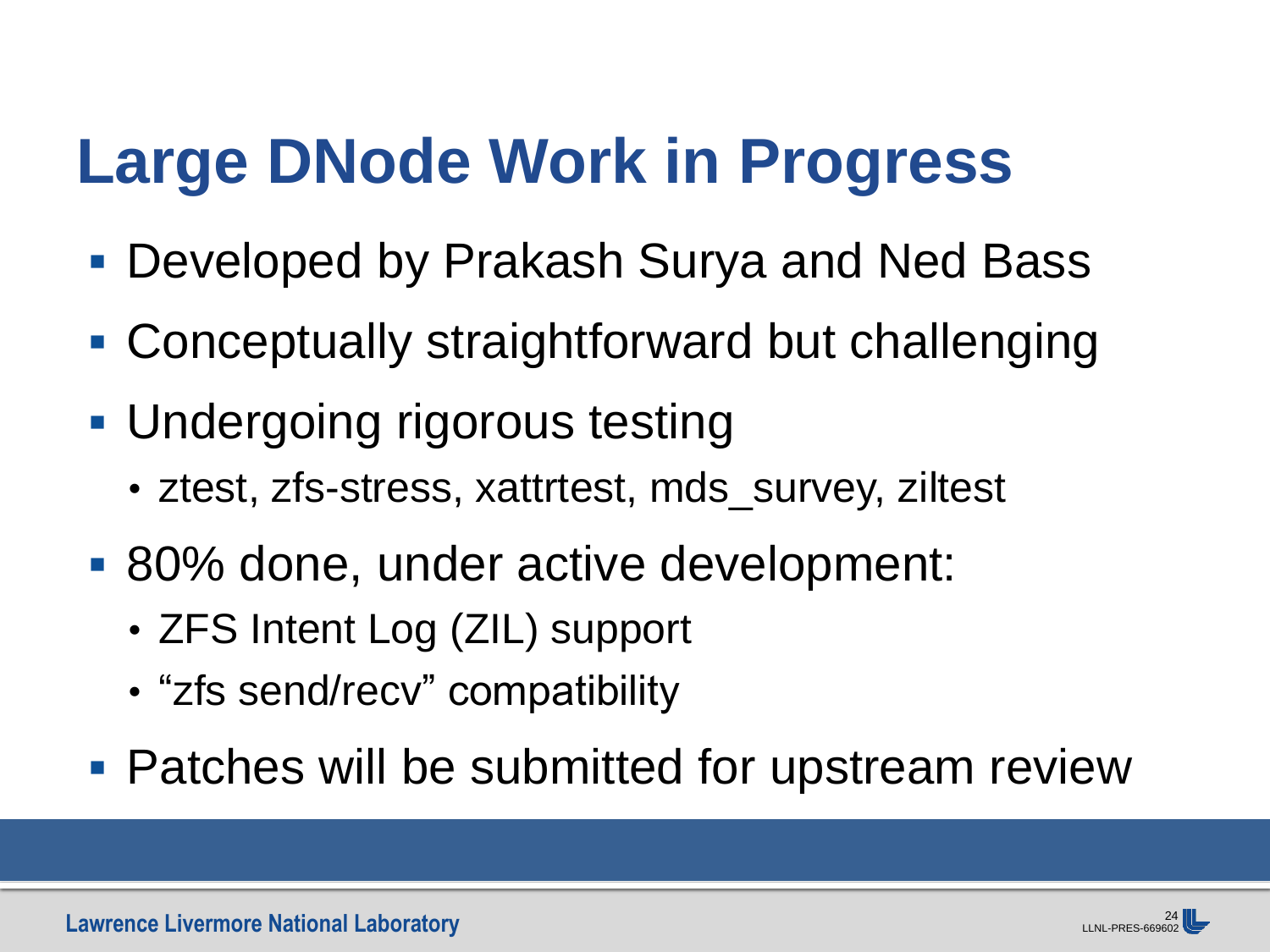### **Planned Performance Investigations**

- Support the ZFS Intent Log (ZIL) in Lustre
- **Improve Lustre's use of ZFS level prefetching**
- Optimize Lustre specific objects (llogs, etc)
- Explore TinyZAP for Lustre namespace
- More granular ARC locking (issue #3115)
- Page backed ARC buffers (issue #2129)
- Hardware optimized checksums / parity

There are many areas where Lustre MDT performance can be optimized

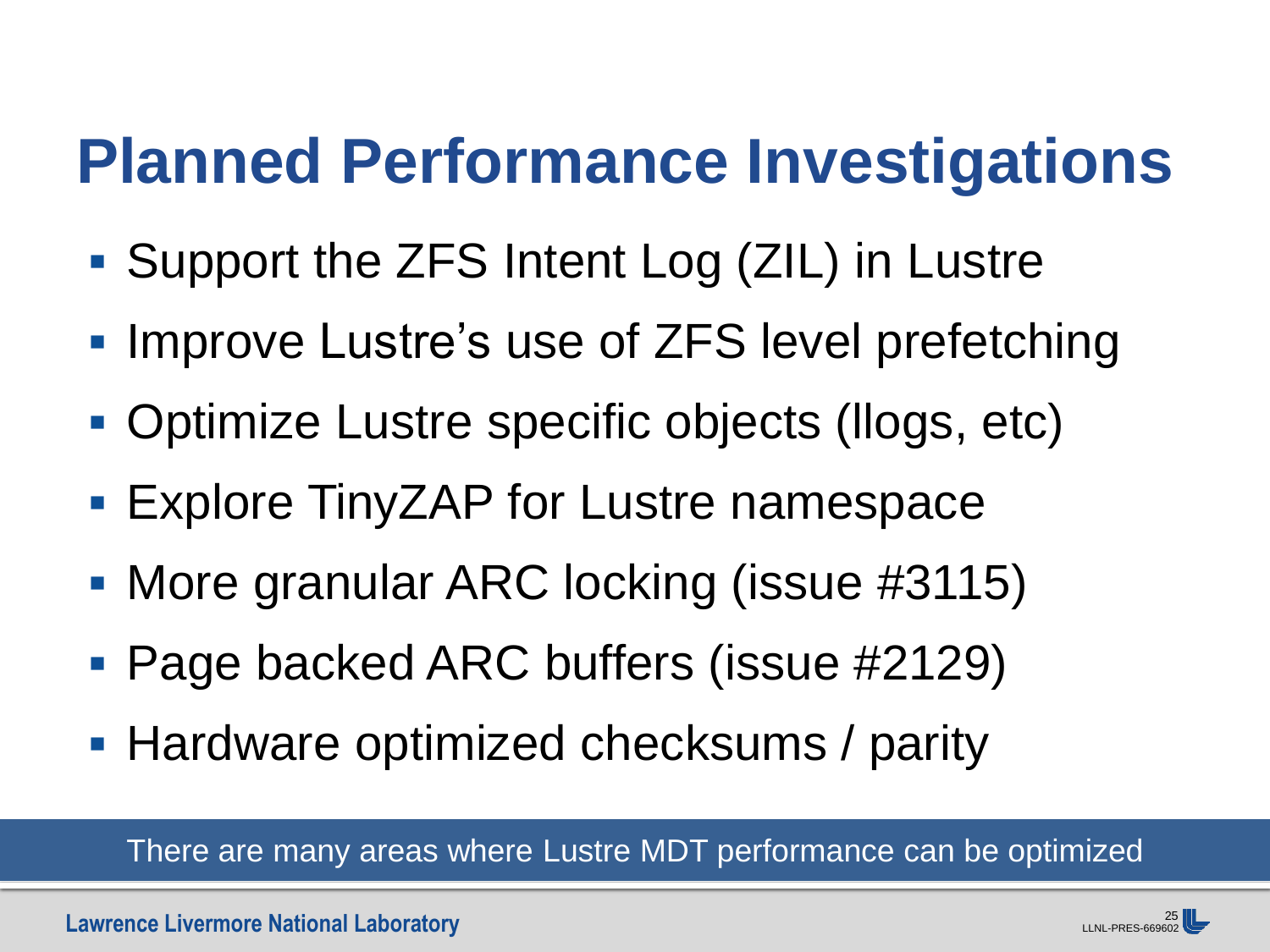

Questions?



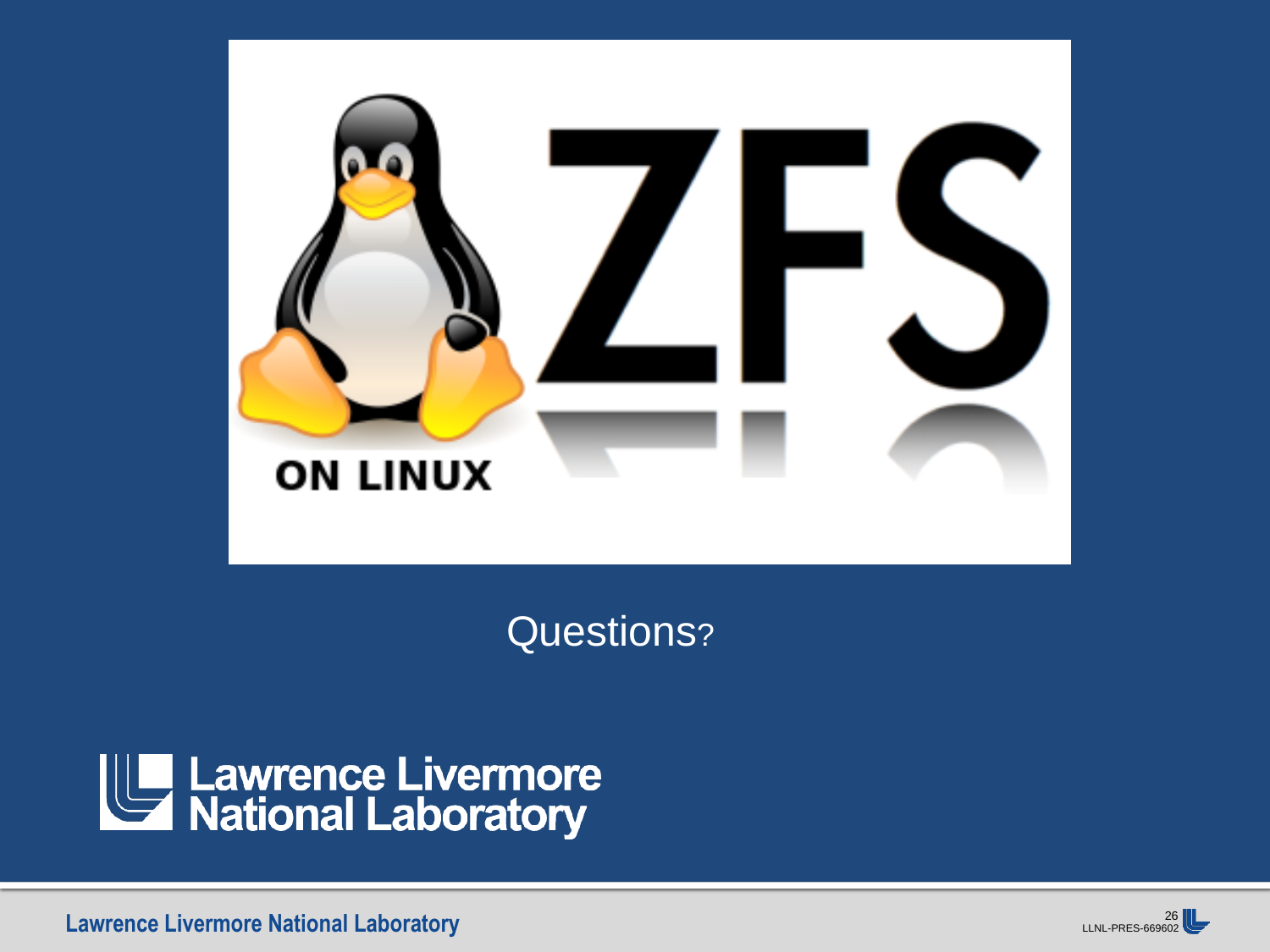## **SPL-0.6.4 / ZFS-0.6.4 Released**

■ Released April 8th, 2015. Packages available for:













- Six New Feature Flags
	- \*Spacemap Histograms
	- Extensible Datasets
	- Bookmarks
	- Enabled TXGs
	- Hole Birth
	- \*Embedded Data

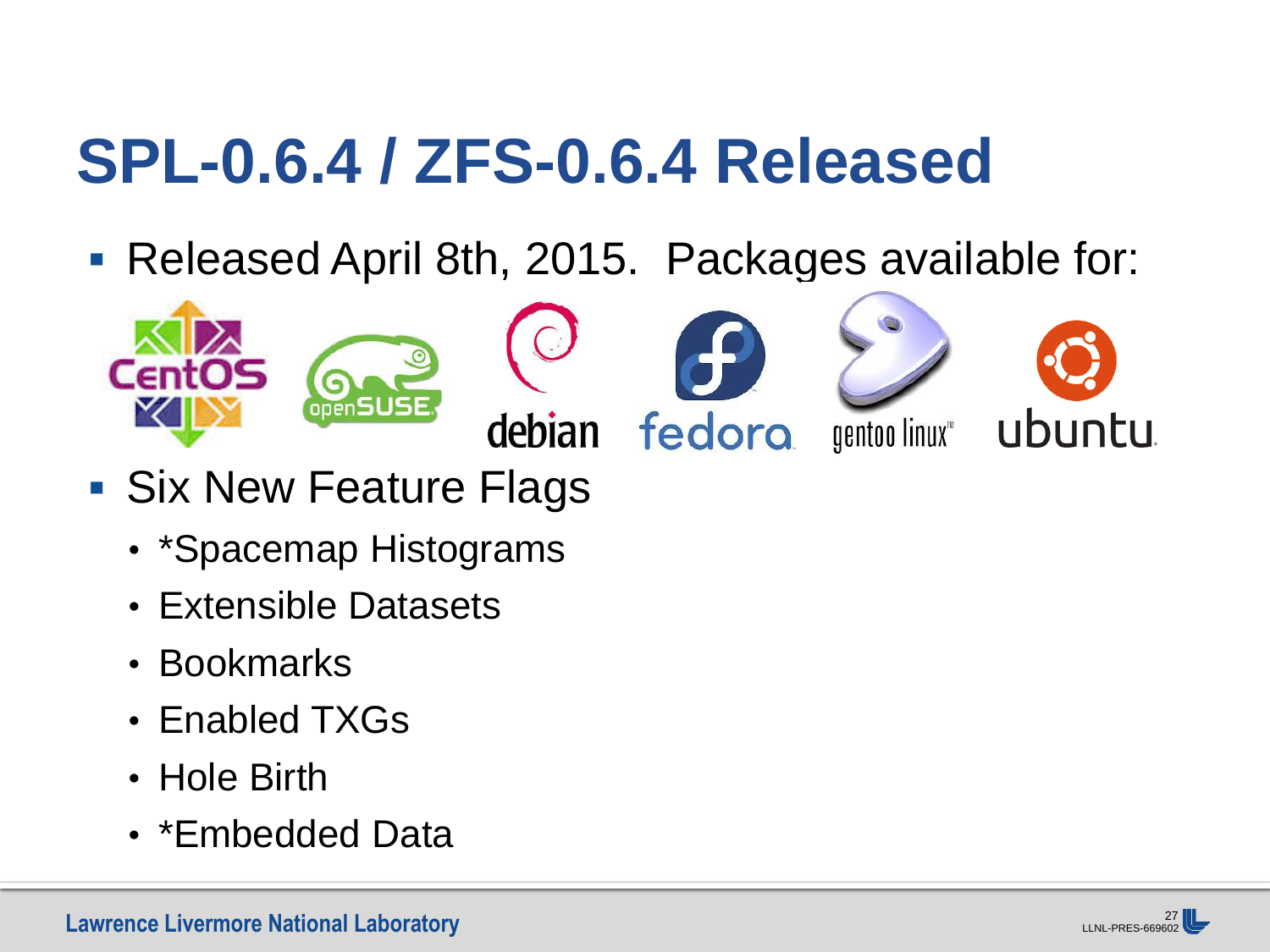## **SPL-0.6.4 / ZFS-0.6.4 Released**

- **New Functionality** 
	- Asynchronous I/O (AIO) support
	- Hole punching via fallocate(2)
	- Two new properties (redundant\_metadata, overlay)
	- Various enhancements to command tools
- **Performance Improvements** 
	- 'zfs send/recv'
	- Spacemap histograms
	- Faster memory reclaim
- **Over 200 Bug Fixes**